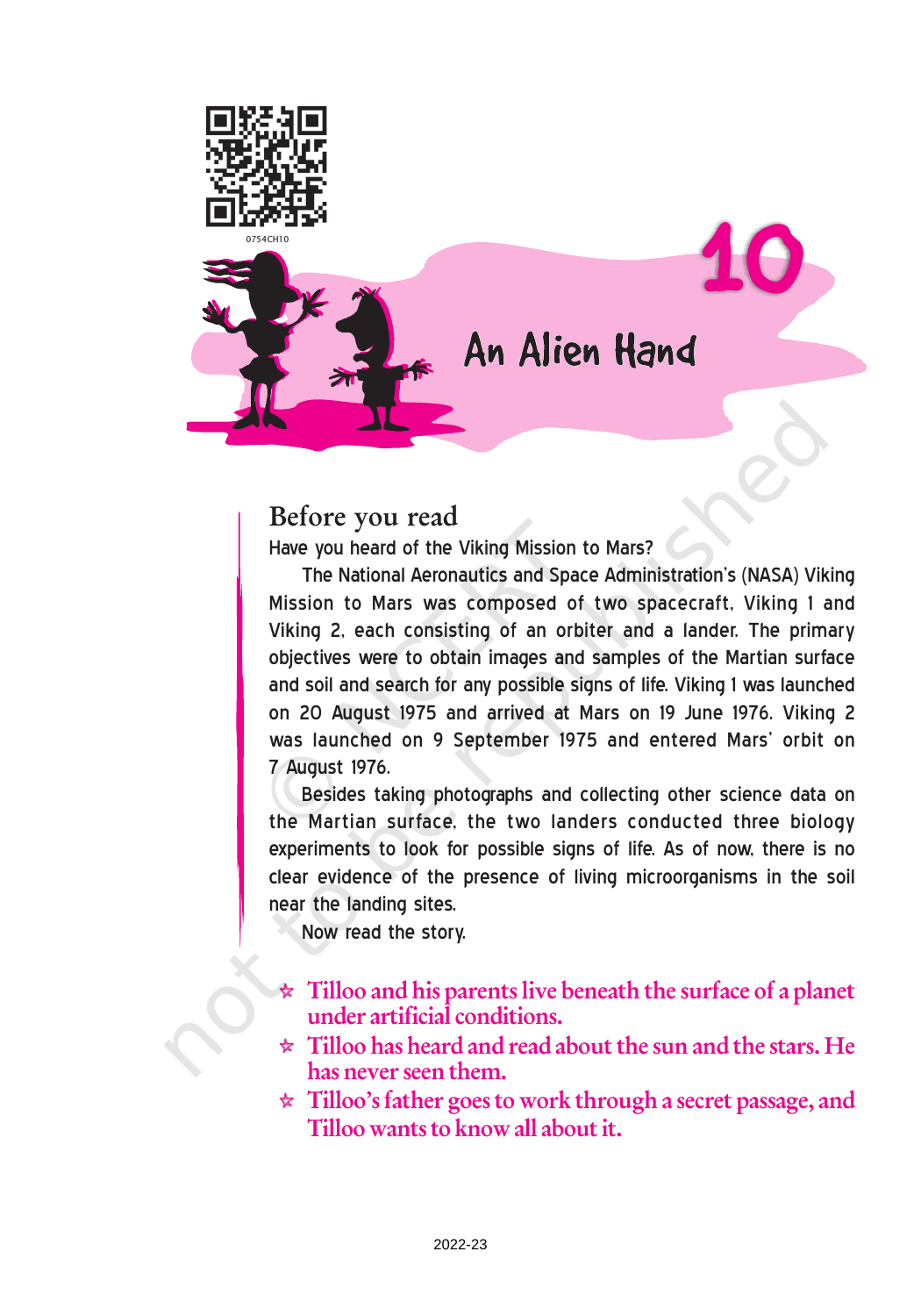"TILLOO! How often have you been told not to go that way?" "But why does Daddy go there every day?"

"Because that's his job, Tilloo!"

'That way' was an underground passage. Tilloo's father went every day for work along that passage. And every day he came back from that direction. What lay at the end of that forbidden route? Not only Tilloo, but a great majority of the community would have liked to know. Tilloo's father was one of the select few permitted to go that way. The above conversation invariably took place between Tilloo and his mother whenever he insisted on following his father.

Today, however, was different. Tilloo's father was enjoying a siesta at home and Tilloo managed to get hold of his security card. Then, evading his watchful mother's eye, Tilloo made his way to the forbidden passage.

A metal door barred his entry. But Tilloo had watched his father slip the magic card into a slot. He did the same... and the door opened noiselessly . A well-lit passage seemed to beckon him.

Snatching the card which had come out of another slot in the wall, Tilloo started his march along a gentle upward slope—for the passage led from the underground habitat to the surface of the planet. Tilloo looked forward to seeing the sun (if it was daytime) or the stars (if it was night) about which he had heard and read so much.

But alas, that wasn't to be!

Tilloo had underestimated the security arrangements. Invisible mechanical devices had already detected and photographed the small intruder, sent his picture to the Central Bureau where it was thoroughly checked... And before he had advanced ten paces a strong hand fell heavily on his shoulder. Gently but firmly he was escorted by the

siesta: short rest or nap after lunch habitat: shelter or home detected: found out escorted: taken or led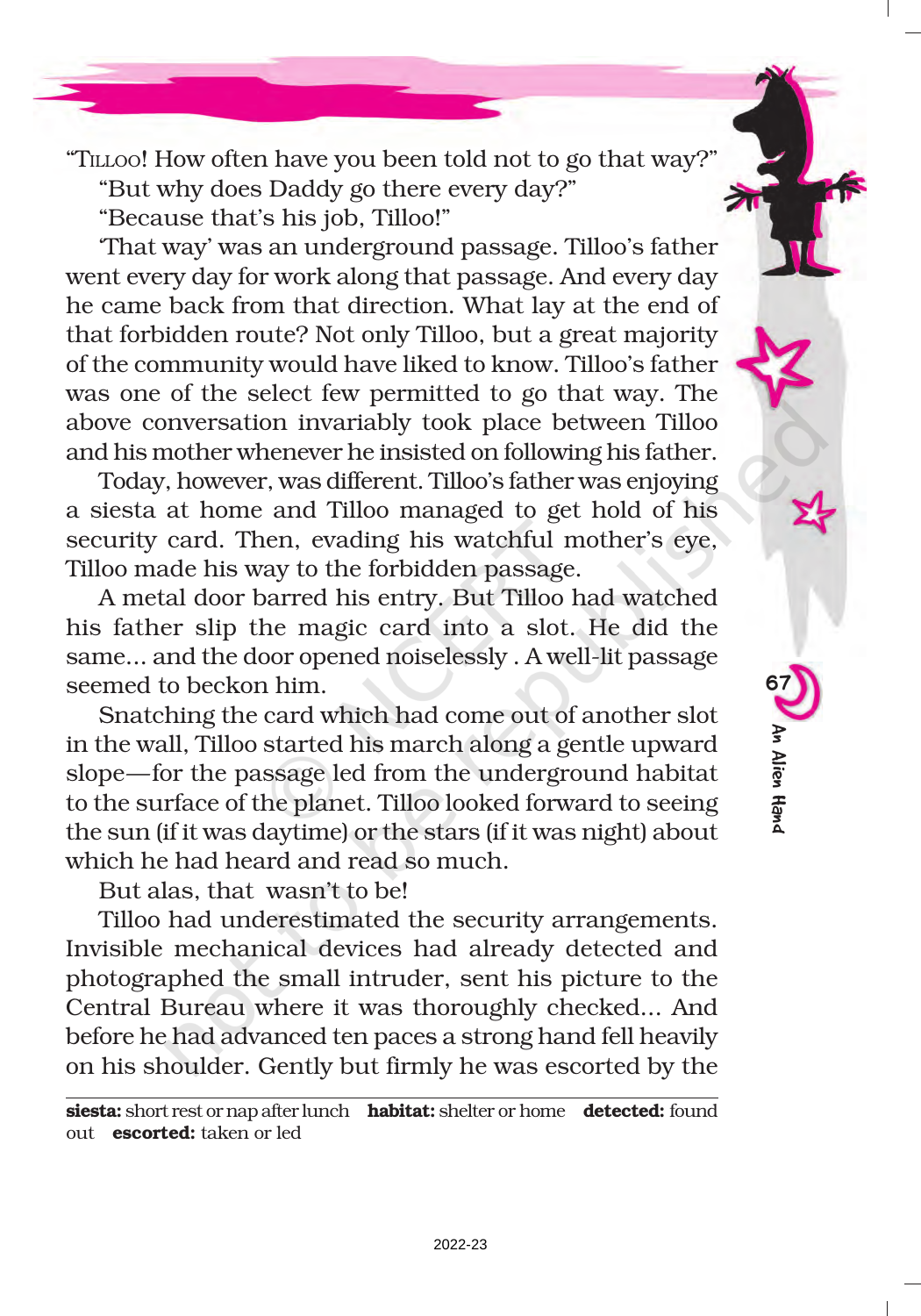security staff back home to an anxious and angry mother. While he was being scolded he received help from an unexpected quarter.

"Let me explain to him, darling!" said his father who had just got up. "If he is properly briefed, he will not do such a thing again." He started to explain.

"Listen, Tilloo! I work on a surface where an ordinary person cannot survive because the air is too thin to breathe and where the temperature is so low that you would freeze to death."

"But, Daddy, how do you manage to survive?"

"Because I go well-equipped, in a special suit with a reservoir of oxygen. I can keep warm and my boots are specially designed to make it easy for me to walk on the surface. What's more, I've been trained to survive and work on the surface.

"There was a time when our forefathers lived on the surface quite naturally. Indeed they did so for millions of years. But times changed. The very sun, which had provided us with sustenance, turned hostile. It changed only slightly but the change was sufficient to upset the balance of nature on this planet.

"First the birds became extinct. The animals followed. The fish couldn't bear it anymore either. We managed to survive only because of our superior technology, but we were forced to live underground under artificial conditions. Thanks to solar energy, we can generate sufficient power to make our life comfortable. But the machines which make this possible must always be in good working condition. Some of them are on the surface—I belong to the team whose responsibility it is to keep watch on them and to service them."

2022-23

briefed: told or informed

68An Alien Hand

O An Alien Hand<br>O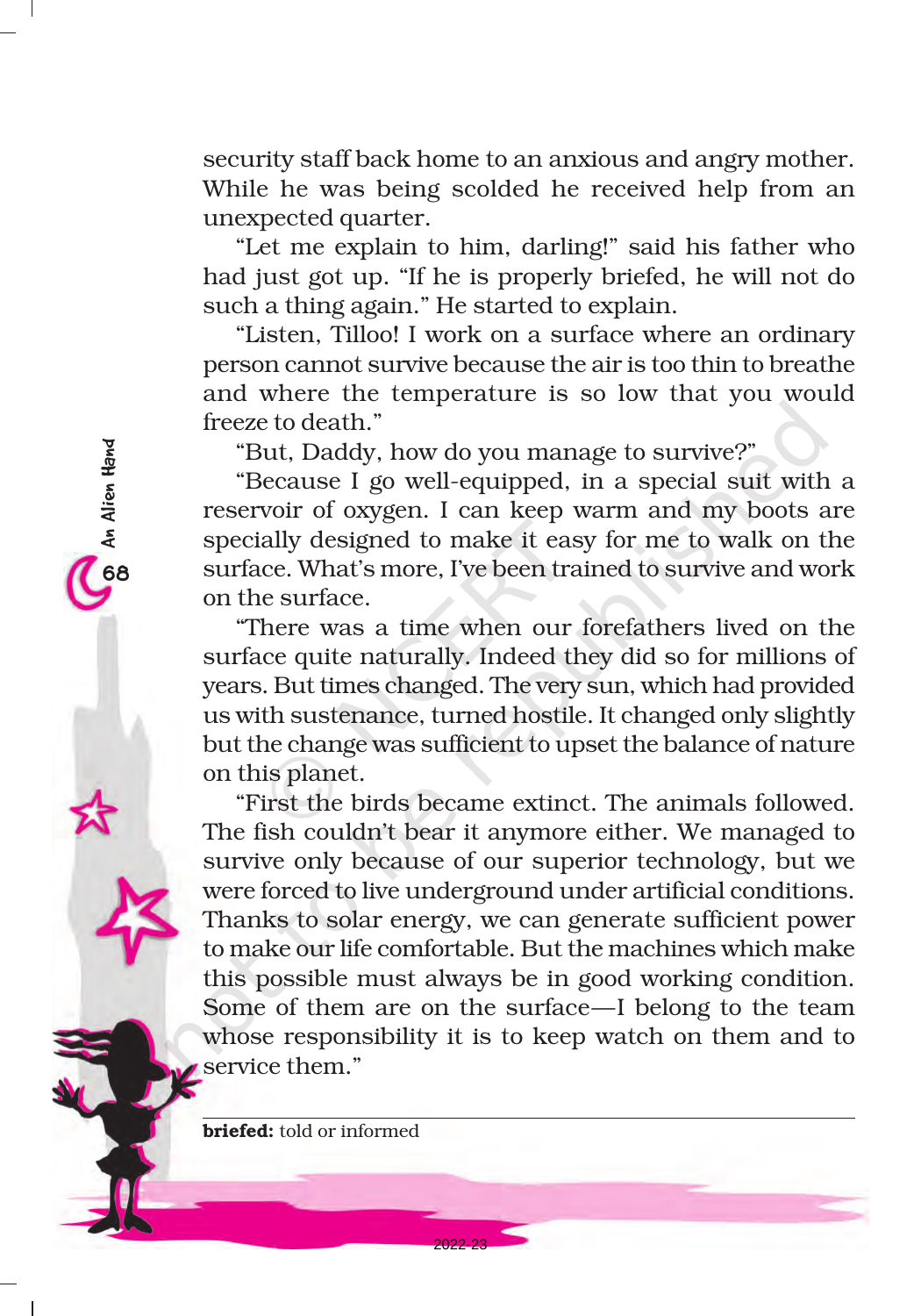"Daddy, can I join the team when I grow up?" "Of course, if you want to," said his father.

"But for that you must be a good boy and do as your parents tell you." His mother had, as usual, the last word.

Comprehension Check

- 1. How does Tilloo manage to find his way to the 'forbidden passage'?
- 2. What did Tilloo hope to see once he emerged from his underground home?
- 3. Why did Tilloo's father advise him not to try to reach the surface of the planet?
- 4. What changes had occurred, which forced people to live in underground homes?
	- The big TV screen in the Control Room shows an alien spacecraft.
	- $\star$  The question whether there is life on other planets exercises everybody's mind.
	- $\star$  The President of the Central Committee is about to make an important statement.

Next day when Tilloo's father went to work, he found the Control Room full of excitement. People were crowded round the big TV screen. It showed a dot in an otherwise clear background.

"It isn't a star—for it's changing its position. Our computer has given a trajectory for this 'thing'. It's heading towards us." The Supervisor of the last shift explained.

"A spacecraft?" Tilloo's father asked. By now he was joined by his teammates on the new shift.

"So we think; but it needs watching."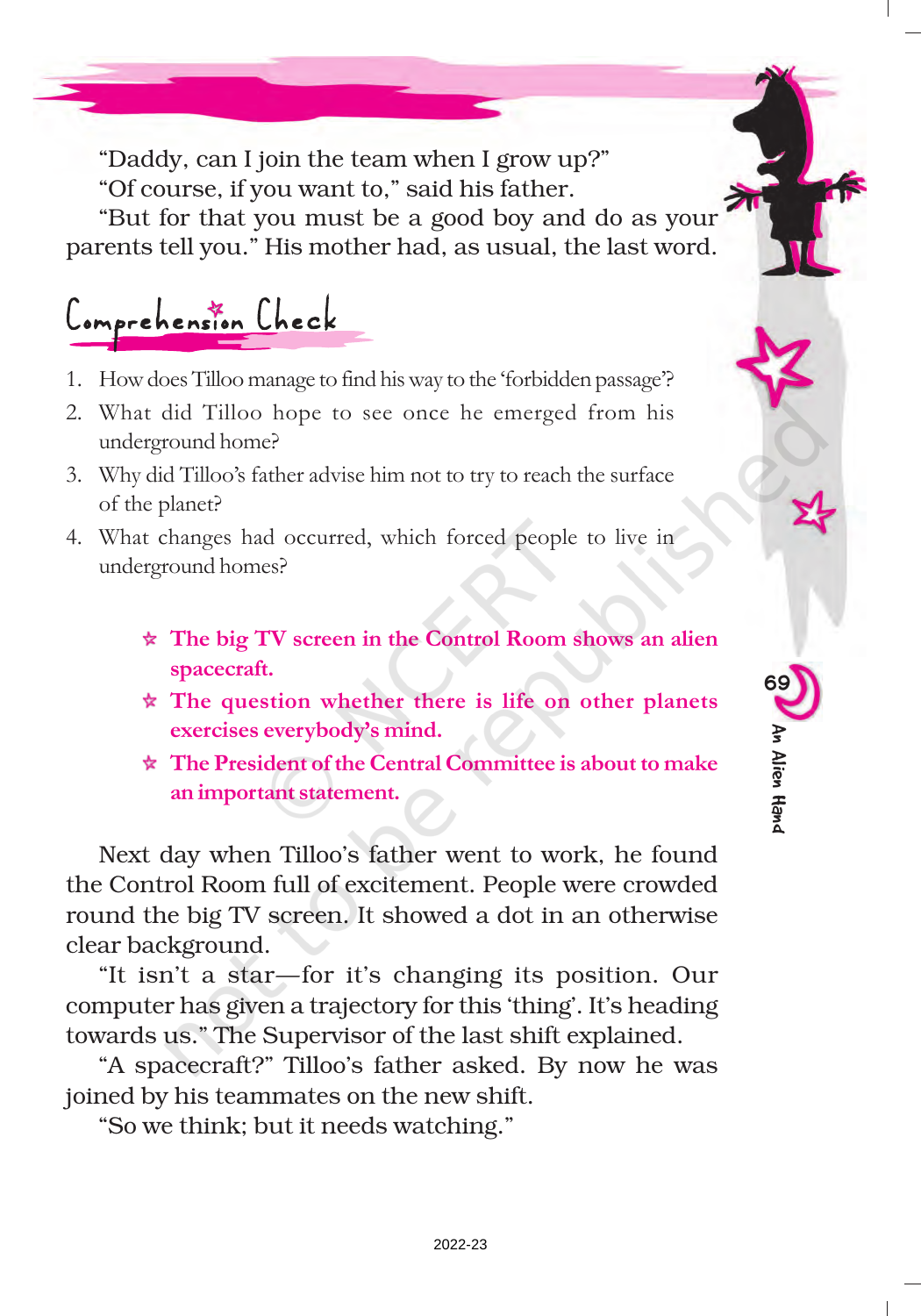A spacecraft? Where from? The solar system wasn't known to have any life anywhere else except on their planet. Tilloo's father recalled the ancient days recorded in the archives at the Central Bureau when their ancestors had a well-developed space programme and had searched the solar system with manned and unmanned spacecraft and found that they were indeed 'alone'. Now, in the days of energy shortage and underground life, they had no space programme. They could only watch impotently from their vantage point. Who were these strangers?

The conference room in the Central Bureau was so quiet that an outsider would have thought it was empty. Far from it. It was full to capacity but the members of the Central Committee were unusually quiet. They knew that the President was going to make a momentous announcement.

2<br>2<br>O<br>An Alien Hand

An Alien Hand

"Colleagues! I will give you the report as I have it. While 1 speak there may be a change in the situation," the President paused to get his papers in order and then continued. "Two spacecraft are approaching us. One is in fact orbiting our planet while the other is still far away. We guess that they are coming from our neighbouring planet. How should we react? Number One, your views please."

Number One was in charge of defence. He was known for his courage and wisdom. "Sir, if we wish we can totally destroy these spacecraft with our missiles. But that won't make us any wiser. We do not have the capacity to render these craft unoperational in space; but should they land we can render them ineffective anytime we choose. Our reports say that they do not contain living beings, they only have instruments."

"Number Two, your opinion please," the President asked the scientist on the committee.

"I recommend non-interference and passive observation. Since we do not know the power of the senders of these

2022-23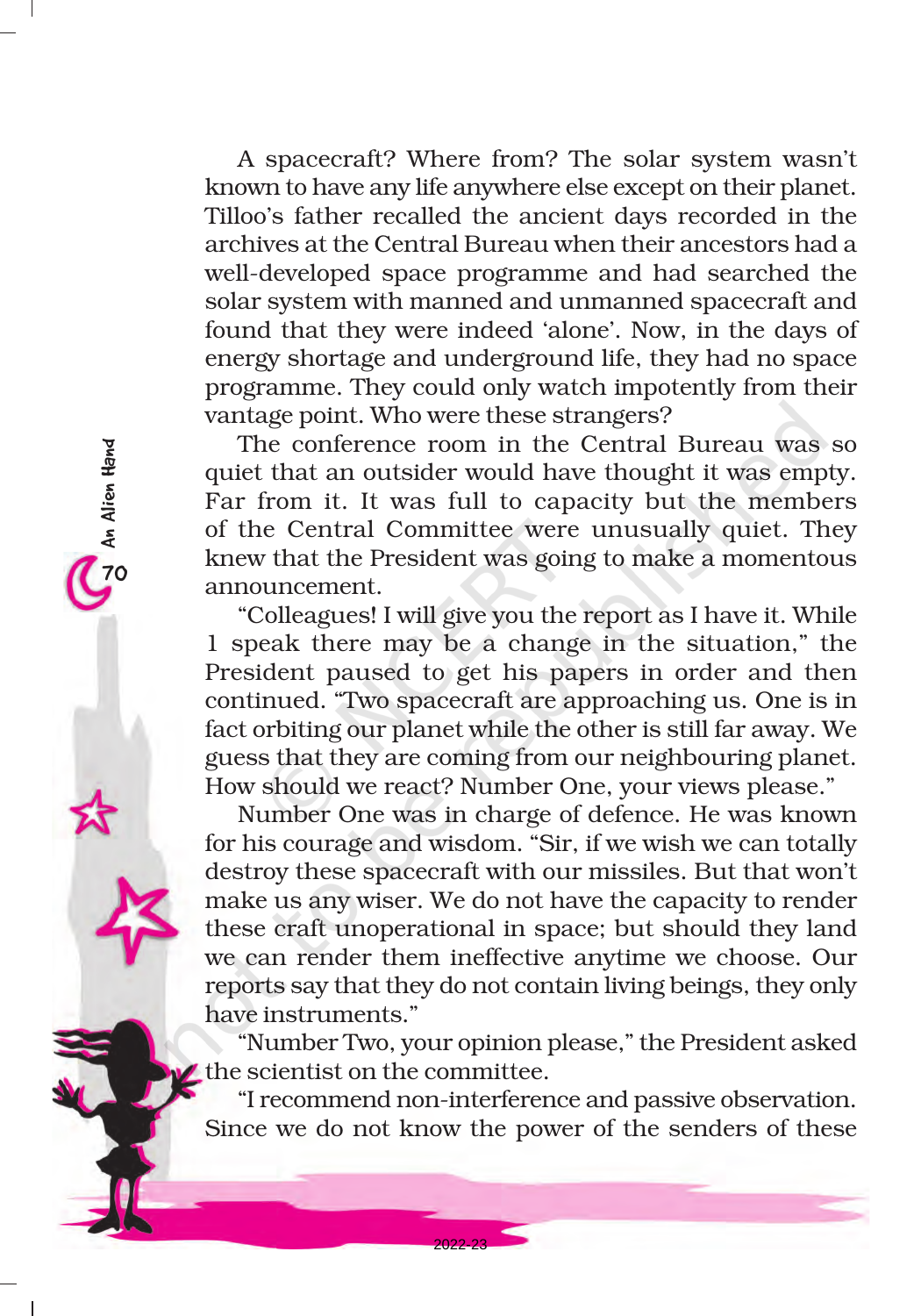spacecraft, and we are still in the dark about their intentions, it is wise not to reveal our existence. If we destroy these  $\blacktriangleright$ spaceships or render them ineffective, we might reveal our existence."

The President looked at Number Three, a social scientist. He rarely agreed with Number Two. But this was one of those rare occasions when he did.

"I agree with Number Two, sir. In fact I will go so far as to say that we should keep our surface activities to the minimum, thus creating the impression that there's no life on this planet. Fortunately, our surface conditions do give that impression."

Before the President could speak his personal telephone rang. He lifted the receiver and listened quietly for a minute.

"Colleagues!" he announced, "the first spacecraft has landed."

Comprehension Check

- 1. Why was everyone in the Control Room greatly excited?
- 2. Was the spacecraft manned or unmanned? How do you know it?
- 3. What did Number One and Number Two suggest should be done about the alien spacecraft?
	- Tilloo accompanies his father to the Control Room.
	- $\star$  In his excitement, he presses the all-important red button on the panel, and the mechanical hand from the alien spacecraft stops working.

71

An Alien Hand

An Alien Hanc

 $\star$  The mechanical hand is activated again, but it finds no signs of life on that planet.

It was a red letter day in Tilloo's life—the day he was waiting for. For his father had at last taken him to the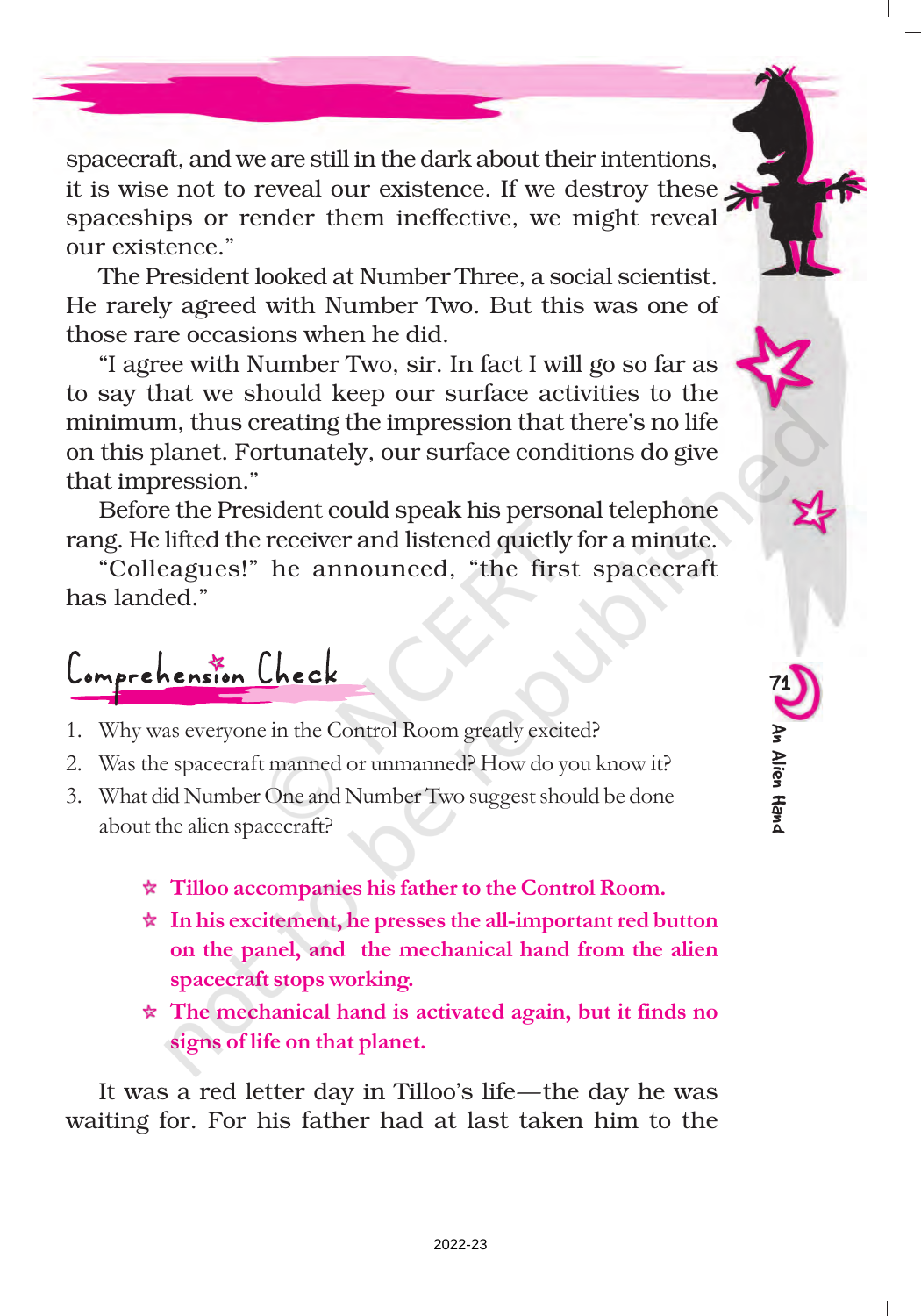Control Room. From here he could see the alien spacecraft on his TV screen.

"What a funny looking thing, Daddy! What does it contain?" Tilloo asked.

His father shook his head, "Can't say for sure. We are only allowed to observe it from far. But we control all its parts and can exercise our power if it is up to any mischief." He pointed to an impressive panel with several coloured buttons on it. Tilloo looked at them wistfully.

"Look, it's up to something, Daddy," Tilloo suddenly noted some movement in the spacecraft. Others in the Control Room saw it too. All eyes were now glued to the screen.

A mechanical hand was emerging from the spacecraft. It was approaching the surface of the planet. It bent and touched the soil. What was it up to? People crowded towards the screen for a closer look. The telescopic lens of the TV camera zoomed in to the tip of the mechanical hand.

An Alien Hand<br>12

An Alien Hand

Tilloo was staring at the control panel and its attractive buttons. An irresistible desire got hold of him to press the most prominent of all buttons, the red one. He moved...

There was a shrill whistle and Tilloo found himself the centre of attention. His father pulled him away roughly and restored the red button to neutral position. But the damage was done.

The mechanical hand from the spacecraft ceased to work.

At a press conference held by NASA, a scientist was briefing the world press:

... Everything has been going on smoothly with the Viking Mission. There is a small hitch. The mechanical hand which was to dig out the Martian soil for examination has developed a malfunction... We don't know the cause but our technicians are confident they'll sort it out...

2022-23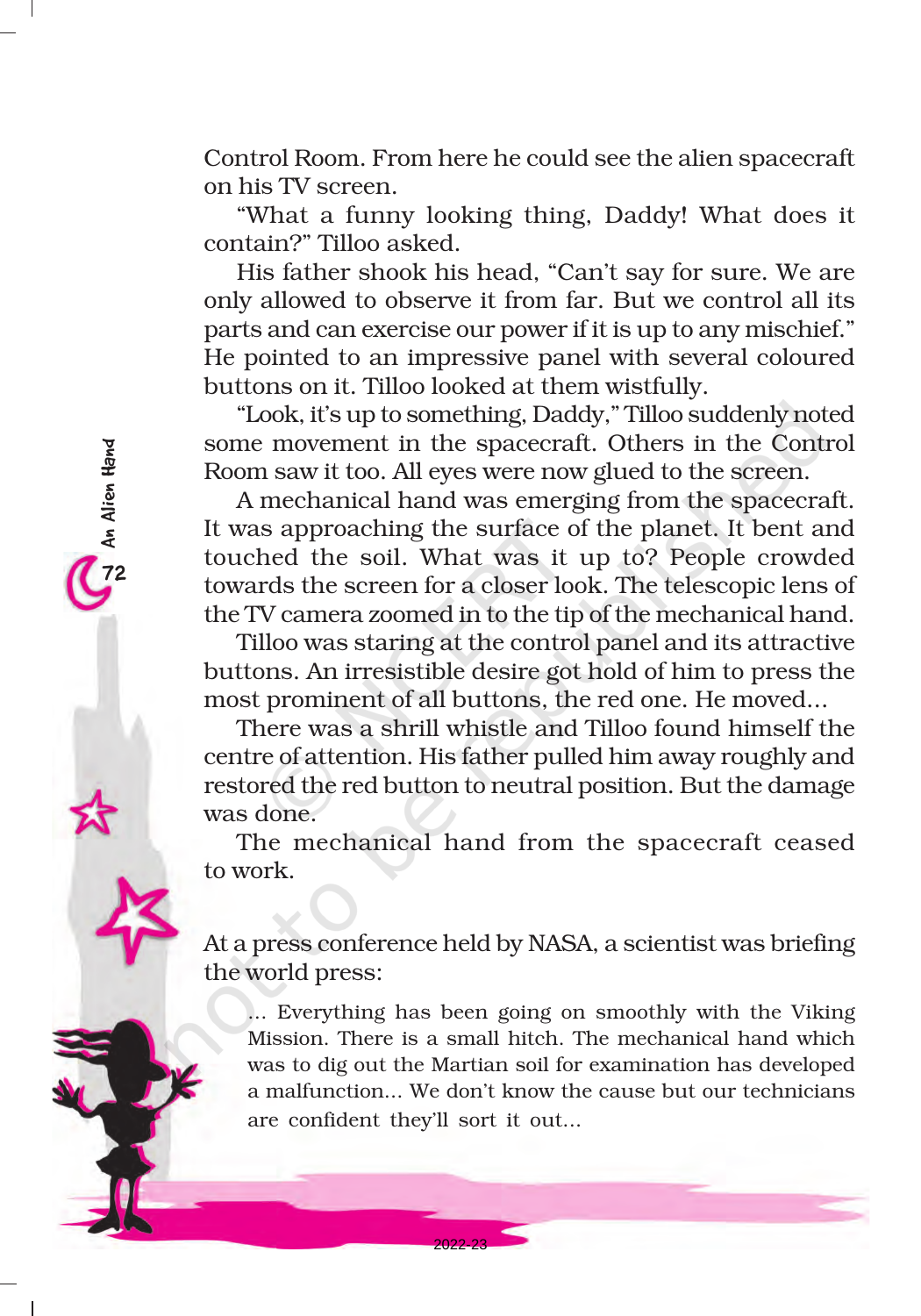And shortly afterwards there was another press release from NASA:

... The mechanical hand is working again, thanks to the efforts of our technicians. Soil samples are being collected and examined… Soon we will know the answer to the question whether there is life on Mars.

Life on Mars? Of all the planets in our solar system, Mars is nearest in location and physical conditions to our Earth. So the scientists behind the Viking Mission were hopeful of finding life on Mars. But they were in for a disappointment.

The Viking Mission found no signs of life on Mars.

JAYANT NARLIKAR

73

An Alien Hand

An Alien Hanc

Comprehension Check

- 1. What do you think the mechanical hand was trying to do?
- 2. Tilloo pressed the red button and "the damage was done". What was the damage?
- 3. Where had the spacecraft come from?
- 4. On which planet do Tilloo and his parents live?



## Discuss the following topics in groups.

- 1. If you had to live in a home like Tilloo's, what parts of life would you find most difficult? What compensations might there be?
- 2. What, if anything, might drive mankind to make their homes underground?
- 3. Do you think there is life on other planets? Can you guess what kind of people there may be on them? In what ways are they likely to be different from us?